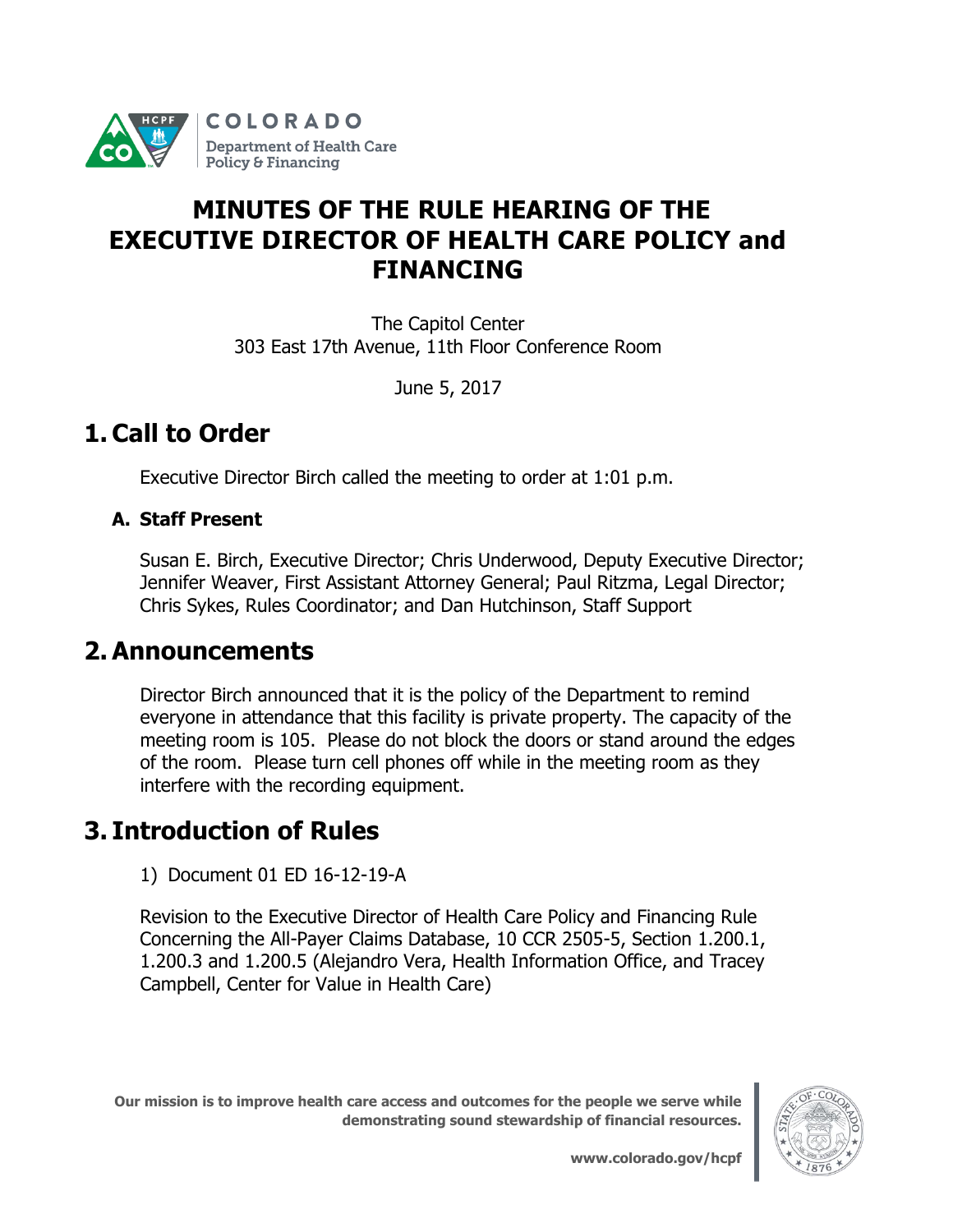### **Minutes of the Executive Director of Health Care Policy and Financing Hearing May 2016 Page 2 of 3**

Mr. Vera provided an overview of the proposed rule revisions. Ms. Campbell testified that the Data Submission Guide (DSG) changes made this year are in response to feedback received from payers. Amongst the changes, the NPI field changed from voluntary to mandatory to align with current practices. Drug codes claims are now identified, and also changing for clarification and reporting reasons.

Director Bich addressed the comments received from AHIP and CAHP. Last fall outreach was done and there is a process in place for carriers to request a waiver. There was not a significant number of concerns at time of outreach regarding the DSG. Codes were updated to include standardized language from other APCD's.

Mr. Underwood discussed the outreach plan to address concerns moving forward. Outreach will begin again in the fall, with webinars and emails designed to collect data and address concerns on the next version of the DSG.

Sarah Orange, CAHP AHIP, provided public testimony regarding premium payment information, a concern that was removed after a meeting.

A discussion about submitting data 30 days at end of the month for more timely data. The new data manager can perform monthly. Currently four states – MA, NH, ME, CT – have a 30 day window. Department and fiscal agent compliance is ready to comply when the proposed rule becomes effective in August of 2017. Compliance of carriers to begin submitting information will be in November. Communications were provided to all submitters with new updated changes to submit test files. AHIP CAHP request to deny the 30 day window and stay with the current 45 day. Multistate carriers like the relaxed timeline in Colorado. CIVHC will be held accountable to assist carriers for transparency in costs. CIVHC to work collaboratively with Health Plans and assist on feedback. Grant a waiver, when available.

1.200.5.A – Why is the addition - to add quality, value to the rule? Not a limitation, no set definition in statute or federal guidance. A need to further clarify what the improvement in health care will be and tie to the triple aim.

There was no public testimony regarding the third set of proposed changes.

1.200.5.B – The data release committee will review the requests with qualifiers. Four SOP's developed regarding data release. They are – Colorado APCD Public Data Release; how to release annual reports to the Government, the public website, spot analysis and data bytes; reports with no PHI; and reports containing PHI.

**Our mission is to improve health care access and outcomes for the people we serve while demonstrating sound stewardship of financial resources.**